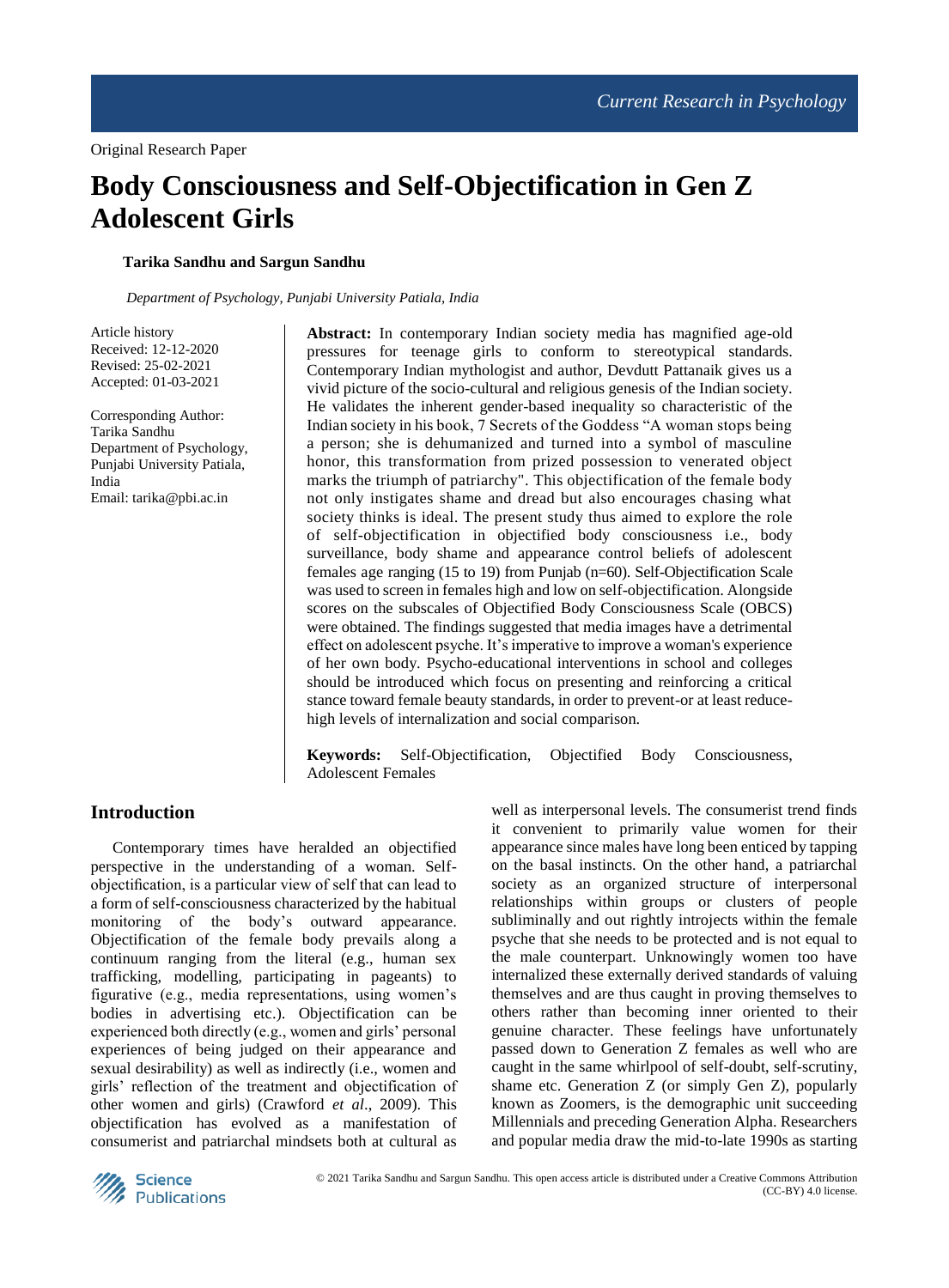birth years and the early 2010s as ending birth years. Having grown up as a social generation with open gateway to the Internet and portable digital technology from a young age, members of Generation Z have thus been named "digital natives". Although being born in this digital era helps the zoomers to have an easy access to everything it also has potential negative effects like early onset of puberty, mental health problems, decreased performance in academics, sleep disorders etc. (Hochberg and Konner, 2020; APA, 2007; Schraer, 2019; Twenge, 2017) one such issue is the rapid rise of media induced self-objectification in females especially adolescents. Objectification theory (Fredrickson and Roberts, 1997) presents a base to interpret a variety of psychological and physical consequences women may encounter as a result of living in a culture that objectifies their physique. This theory illustrates the process through which women internalize the belief that appearance is an indispensable component of their worth. It talks about how cultural stereotypes of physical appearance leads to an overarching effect of the individual being evaluated based on these norms.

Objectification theory (Fredrickson and Roberts, 1997) harnessed feminist principles in order to explain women's experiences of sexualization and its negative consequences on women's health and wellness. Theorists posit that from an early age on, women's bodies are looked at, commented on and judged by others. Living through and observing sexual objectification, girls and women learn that (sexual) attractiveness is a key aspect of the feminine gender role and therefore a goal for which they must aspire (Fredrickson and Roberts, 1997). Objectification theory has unceasingly been magnified to include more diverse populations, including men, sexual minorities and ethnic minorities (Fredrickson *et al*., 2011).

Objectification theory (Fredrickson and Roberts, 1997) does not attempt to address 'why' sexual objectification is rampantly infiltrating our culture. Instead, the theory examines how living in a socialcultural context that sexualizes and dehumanizes the female body can lead to specific negative affective experiences and mental health risks for women and girls. When these unrealistic standards are connected by women to their identity and self-worth, they most commonly experience the feelings of shame and anxiety about their bodies (Bartky, 1988; Lewis, 2008). Noll and Fredrickson (1998) posited objectification to be associated with a collection of emotional and physical corollaries like an increase in body shame, body dissatisfaction, decreased awareness of internal states, depression, sexual dysfunction and indications of eating disorder pathology.

In a similar tone (Herman, 1994; Ussher, 1989) have discussed that living in a society where sexual objectification is ubiquitous, a conceivable result of this will be that girls and women will internalize these experiences and begin to objectify their own selves. That is, over time women discover, through both their interpersonal encounters and vicarious observation of society and popular culture, that their "looks" matter, that other people's view of their outward selves can determine their worth and, these assessments can even affect the quality of their social and economic lives. Females learn society's emphasis on attractiveness early in life. Developmental studies depict that girls are more concerned than boys about having an attractive appearance (Douvan *et al*., 1966). The media message, continuously endorsing women's need to be attractive, clearly influences children and adults alike. Given this persistent indoctrination into sociocultural attitudes toward female appearance, it is not surprising that females begin to internalize these early standards. This all-in turn leads to females developing a poor self-concept where they measure their current self with the ideal all throughout their lives and experience feelings of body dissatisfaction when these ideals aren't met. The pervasiveness of the perception of women as primarily creatures of physical attributes has become so normalised in our lives that it has birthed a new concept of 'normative discontent'. The term suggests that as a society we have started considering it normal for girls and women to be dissatisfied with their bodies and the same is portrayed and fixated through media platforms.

McKinley and Hyde's (1996) construct of objectified body consciousness theoretically appears to be an outcome of self-objectification. It entails three primary components: Self-surveillance, body shame and appearance control. An individual with an objectified body consciousness scrutinizes his/her body from a third person view point, exhibits body shame when they fail to achieve the cultural expectancies and believes that individuals are able to control their appearance, respectively. Objectified body consciousness thus, can be seen as an outcome of pervasive self-objectification.

#### *Objectified Body Consciousness*

McKinley and Hyde's (1996) proposed that the outcome of objectification would be the starting point to Objectified Body Consciousness (OBC). Greater levels of OBC have been documented to lead to negative body experience for women. OBC consists of three elements that feminist theorists (Bartky, 1988; Spitzack, 1990) claim to have played a crucial role in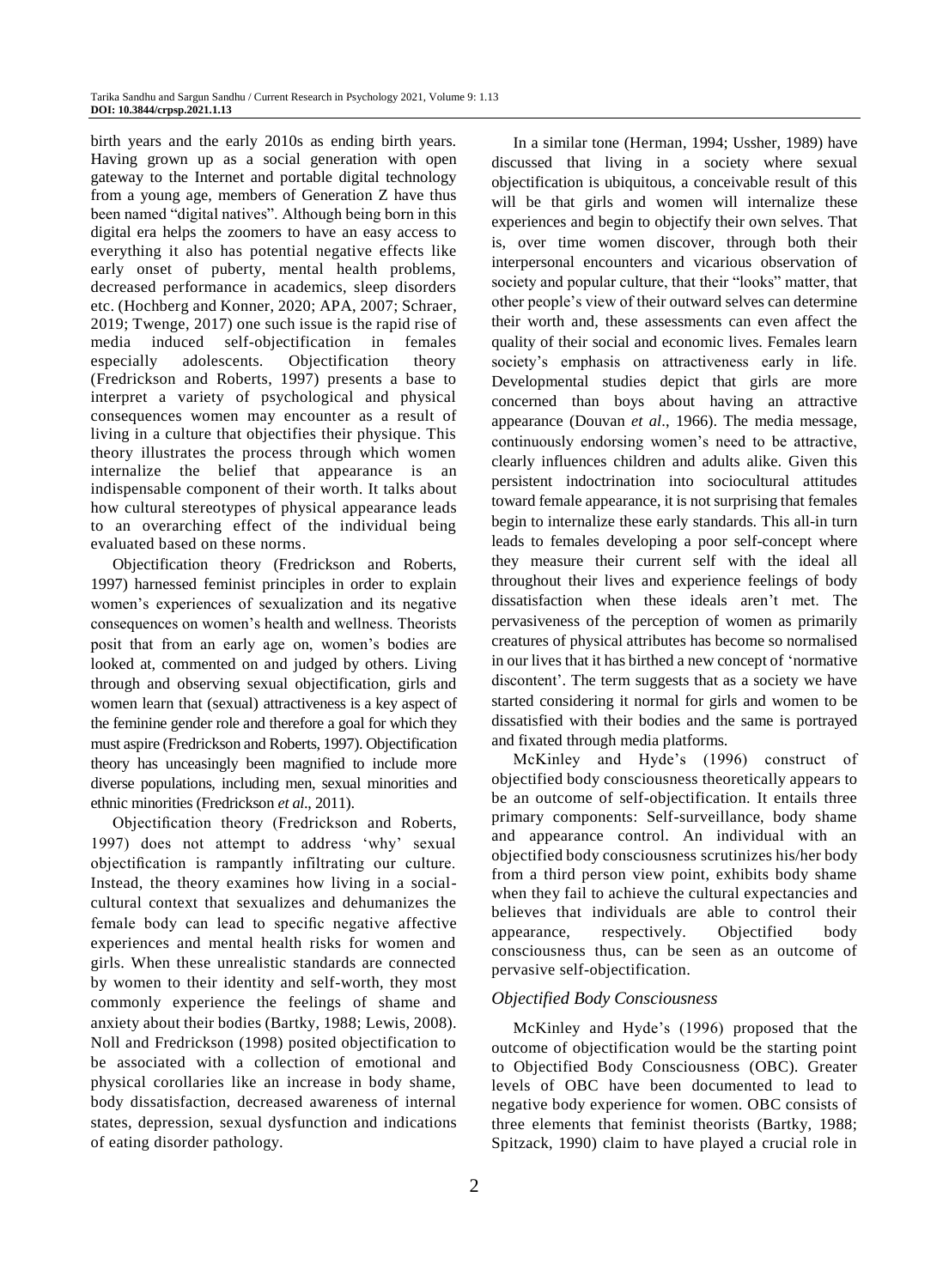women's body experience via (a) body surveillance, (b) internalization of cultural body standards and (c) beliefs about appearance control.

#### *Body Surveillance*

The focal percept of OBC is that the feminine body is fashioned as an object of male desire and so remains to receive the gaze of the male "other" (Spitzack, 1990). Constant self-surveillance, witnessing their selves from the eyes of others, is required to ensure that women abide by the cultural body standards and dodge negative judgments. Persistent societal pressure, results in women learning to equate body surveillance to self-love, health and individual achievement (Spitzack, 1990). Continual self-surveillance impacts women negatively. Psychological research has shown that when the focus of our attention is upon self and we are aware of society's perceived ideal norms, we compare ourselves to that standard and try to reduce any discrepancy. If we cannot reduce the inconsistency, we feel bad (Carver and Scheier, 1981). Experimental data also indicates that focussing on self can make us vulnerable to be influenced by other people and reduces our capacity to focus on the outside world (Carver and Scheier, 1981).

Self-objectification accompanied by marked body surveillance is reported to promote body shame and anxiety and reduce or disrupt awareness of internal bodily states and flow experiences (Fredrickson and Roberts, 1997). Drawing parallels to internalized cultural standards and perceiving oneself as failing to meet them leads to the emergence of body shame. There is also a fall in peak motivational states, which (Csikszentmihalyi and Csikzentmihaly, 1990) termed as flow, are "rare moments during which we feel we are truly living, uncontrolled by others, creative and joyful" (Fredrickson and Roberts, 1997).

Body surveillance thus, functions as a way to monitor progress toward or ensure submission to the ideal body (e.g., Calogero and Thompson, 2010; Knauss *et al*., 2008). Body surveillance is likely to result into body shame when individuals recognize the incongruity between their actual and ideal physical selves (e.g., Calogero and Thompson, 2010; Fitzsimmons-Craft *et al*., 2011; Moradi, 2010; Slater and Tiggemann, 2010; Tiggemann, 2013).

#### *Body Shame*

Internalization of cultural body standards can result to intense shame (Bartky, 1988). Societal messages about beauty (i.e., what it is, how it should be cultivated and how it will be rewarded) permeate our minds through extensive media representation. (Rubin *et al*., 2004). Cultural body standards specify the ideal to which a woman parallels herself when she examines her body. Women themselves want to be "beautiful." When this desire becomes a personal choice, women comply more than when they believe the standards were externally enforced (Spitzack, 1990). However, there is immense economic and interpersonal pressure on women to be a certain body type (Bartky, 1988; Rodin *et al*., 1984). Women who compare themselves to images in the media carry false beliefs of being bulkier than they actually are. Idealised media images are routinely subjected to manipulation and massive editing, such as photoshopping (e.g., face filters, body alterations etc.). The resulting images present an unobtainable 'aesthetic perfection' that is unattainable in reality (Paraskeva *et al*., 2017).

Body dissatisfaction gives rise to negative attitudes and habits, lowers self-esteem and leads to feelings of self-doubt in young women. Preoccupations with possessing an ideal shape could be psychologically detrimental to young women, who may then resort to excessive grooming and dieting along with a desire to undergo surgery (Cash and Linda, 2011). Because cultural standards for the feminine body are unrealistic and unachievable, women who internalize them, connecting achievement of those standards with their identity, may fall victims to shame of not being able to achieve them (Rodin *et al*., 1984). This shame is not just negative orientation towards the body but also the self. Bartky (1988) explained that the amount of shame a woman experiences towards her body is a direct measure of the extent of internalization of cultural standards by her.

## *Appearance Control Beliefs*

OBC theory assumes that women are responsible for how their bodies look and can control their appearance and comply with cultural standards by directing efforts in this direction. Creating a belief in women that they hold the power to how they look is crucial to make them accept attractiveness as a reasonable standard by which to judge themselves (Wolf, 1991). When achievement of cultural body standards is presented as a choice it fortifies the belief that appearance can be controlled. Even though appearance to a large extent is uncontrollable, the belief itself that it can be controlled is beneficial to women. Engaging in activities directed towards controlling appearance provides women with a gateway to resolve the discrepancy between being "feminine" and being instrumental (Rodin *et al*., 1984).

Belief in being able to control their appearance instils in women a sense of accomplishment that they do not easily give up (Bartky, 1988). The perceived state of control is said to improve the psychological and physical wellbeing of the individual (Cromwell *et al*., 1977; Taylor, 1989). This finding thus holds great value because cultural standards for body appearance are difficult and impossible for many to achieve. This perceived control helps to cope with stressful situations and motivates a woman towards goal achievement (Taylor, 1989).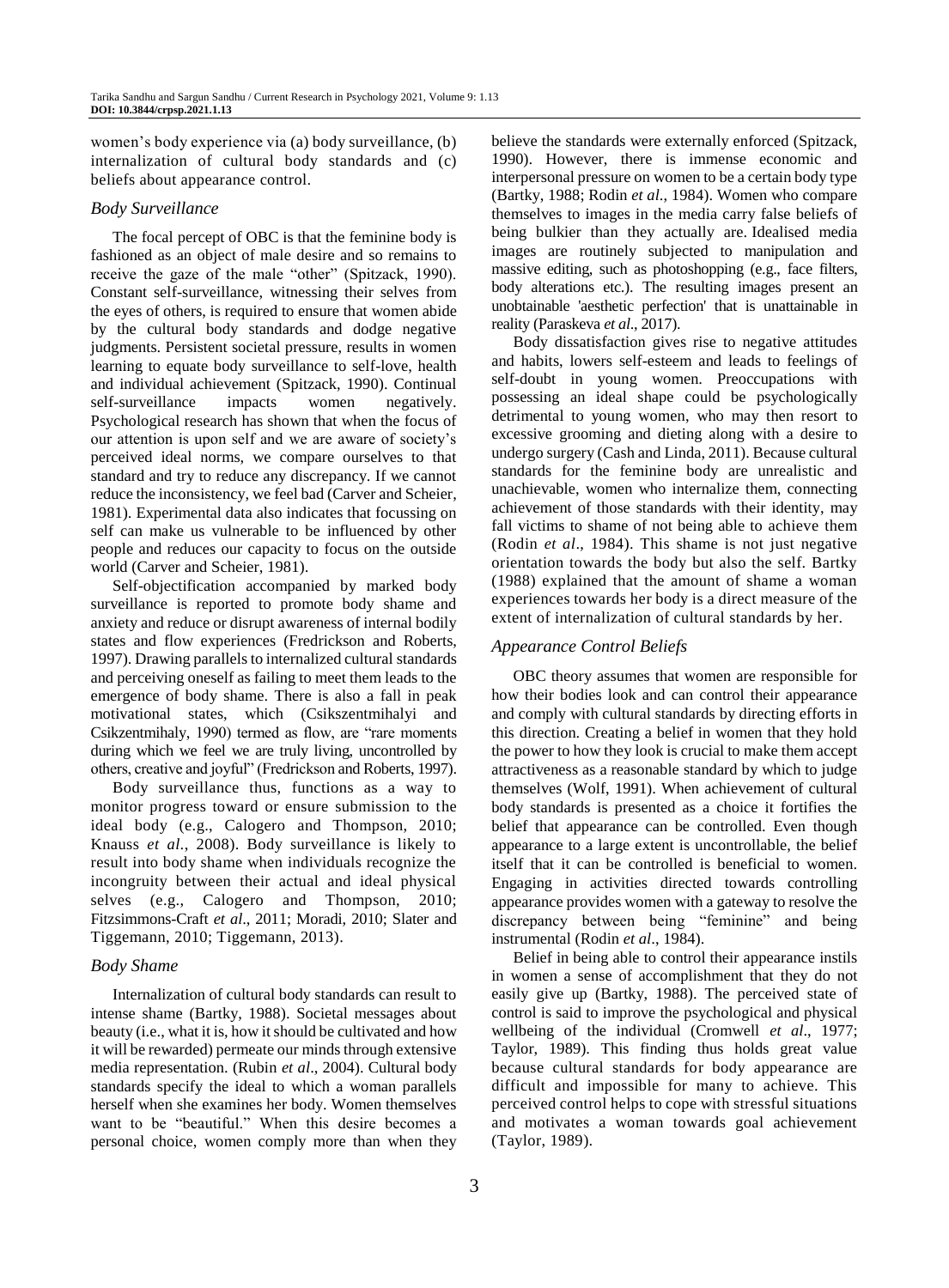Unfortunately, control beliefs can also lead to negative outcomes such as eating disorder pathology. Restricted eating is detrimental to health, can actually induce weight gain by changing metabolic processes and is the most underestimated cause of illness in Western society (Ernsberger and Haskew, 1987). The unavoidable weight gain post food restriction possesses an increased risk of diabetes, high blood pressure and heart disease (Ernsberger and Haskew, 1987). Appearance control beliefs can also further trigger body surveillance and simultaneously galvanize self-blame for perceived lack of control-this interaction can also lead to major eating disorders (Dakanalis *et al*., 2015; McKinley and Hyde, 1996; Sinclair, 2010).

## **Review of Literature**

*Self-Objectification and Objectified Body Consciousness in Adolescence* 

Adolescence is an important period to understand the development of self-objectification and analyze its consequences. Fredrickson and Roberts (1997) originally put forth the argument that the onset of puberty, is the time when girls' bodies begin to mature and change and become the focus of attention and scrutiny by others. Physical changes are accompanied by adolescents' increase in self-awareness and preoccupation with image (Harter and Leahy, 1999), thus, this age becomes a critical period for the development of self-objectification.

There exist considerable differences in the individual timing and tempo of puberty (Tanner, 1971). Research in areas of body image and body dissatisfaction have repeatedly revealed a variety of psychosocial problems in adolescence, including depression and eating disorders (Angold *et al*., 1998; Weichold *et al*., 2003). Body image and body dissatisfaction studies suggest that body shame may develop as a result of pubertal changes. The onset of puberty ignites striking changes in the physical demeanor. For example, normal female pubertal development involves the addition of approximately 24 pounds of body fat (Warren, 1983) which depicts a typical change in body fat composition from about 16 to 27% and a muscle-to-fat ratio of 5 to 4 by the conclusion of puberty (Smith *et al*., 1990). Changes in the physical body and the male attention that these changes attract lead them to feel more aware and conscious to these bodily changes in turn making them more vulnerable to objectification.

The American Psychological Association Task Force on the Sexualization of Girls' 2007 report on the sexualization of girls highlighted the need for research on the effects of self-objectification in girls, although initially there was scarcity in research in the area but there

has been an increase in the number of studies recently (Hyde *et al*., 2006; Strauss *et al*., 2015; Karsay *et al*., 2018; Daniels *et al*., 2020).

Noser and Hill (2014) examined whether objectified body consciousness mediates the association between appearance contingent self-worth and low levels of appearance self-esteem in a sample of 465 female undergraduates. They sought to use a multiple mediation model to examine whether components of objectified body consciousness (i.e., body surveillance, body shame and control beliefs) play unique roles in the connection between appearance contingent self-worth and appearance self-esteem. Results showed that body surveillance and body shame were significant mediators of the connection between appearance contingent selfworth and low levels of appearance self-esteem.

Lindberg *et al*. (2006), in a study conducted on 166 girls between 10-to 12-years-old (mean age 11.2 years) exhibited that more radical pubertal growth and greater sexual harassment from peers predicts increases in both girls' engagement in self-surveillance as well as body shame. A large body researches have supported that body image concerns and dissatisfaction are prevalent in most adolescent girls, both clinical and non-clinical samples (Smolak and Levine, 2001; Thompson *et al*., 1999), regardless of eating pathology or weight (Rodin *et al*., 1984); findings have subsequently been explained as "normative discontent. To sum up, the bodily changes and resulting experiences that occur for girls throughout the transition to adolescence may trigger the development of self-surveillance.

With the current social ideal for prepubertal females being super skinny and Barbie doll type models, the weight gain and bodily changes that begin at this level are also a likely source of adolescent girls' dissatisfaction with their bodies (Spitzer *et al*., 1999; Stice and Whitenton, 2002). These sudden body changes may deviate or enhance adolescents' vulnerability toward self-consciousness (Rankin *et al*., 2004). Studies in the past have documented that directing individuals' attention to their physical appearance, even temporarily, can result in increased reports of self-surveillance as well as body shame (e.g., Fredrickson *et al*., 1997; Martins *et al*., 2007). Puberty leads to an increase in attention focused towards own physical appearance and is likely to draw others' attention to the adolescent's body; attention that is commonly in the form of peer sexual vexation, particularly for early developing girls (AAUW, 2001).

Tylka and Sabik (2010) delved into Social Comparison Theory (Festinger, 1954) and self-esteem as they were integrated into the framework of Objectification Theory (Fredrickson and Roberts, 1997). Their study involved two hundred and seventy-four women from a Midwestern U.S. college who were asked to fill in the Feedback on Physical Appearance Scale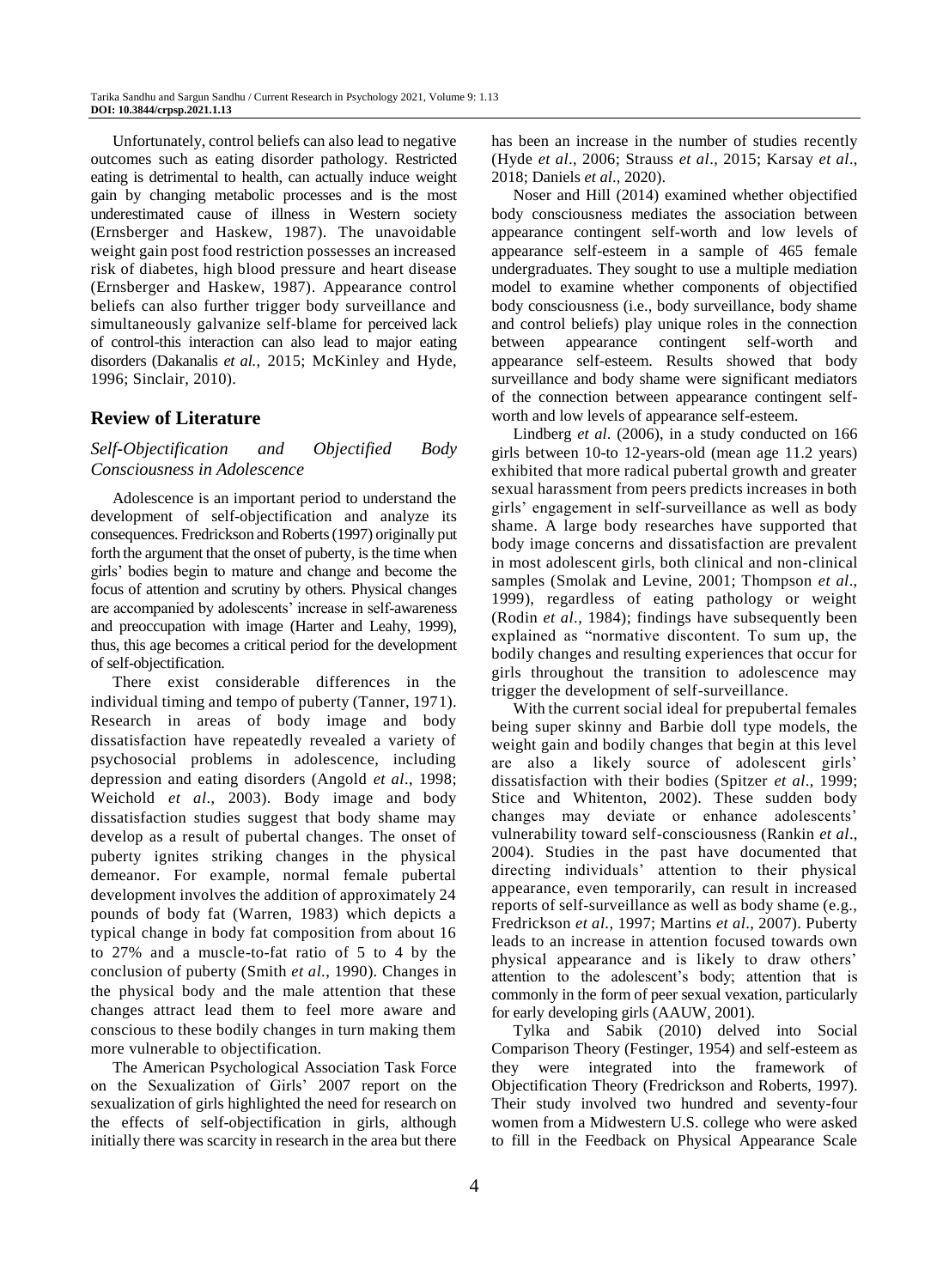(Tantleff-Dunn *et al*., 1995), the Rosenberg Self Esteem Scale (Rosenberg, 1965), the Body Surveillance subscale and the Body Shame subscale of the Objectified Body Consciousness Scale (McKinley and Hyde, 1996), the Body Comparison Scale (Fisher *et al*., 1998) and the Eating Attitudes Test-26 (Garner *et al*., 1982). The results indicated that being absorbed in their own bodies makes women, more attentive to the appearance of other women's bodies and how they compare that to their own. This body comparison may act as a feedback loop to their own body, extending heightened body surveillance and objectification of other women's bodies. The researchers also found that self-esteem to be a significant predictor of body surveillance, body comparison and body shame.

A study with Caucasian 10-to12-year-old girls showed that pubertal development positively correlated with selfsurveillance among girls but not boys (Lindberg *et al*., 2006). Moreover, pubertal growth was indirectly associated with self-surveillance through sexual objectification. With advanced pubertal changes, girls experienced greater vulnerability to sexual harassment from peers. The more pronounced experience of sexual harassment greater was their level of self-surveillance (Lindberg *et al*., 2006).

#### *Media and Body Consciousness*

Butkowski *et al*. (2019) made use of objectification theory to explore how value placed on selfie feedback among young women relates to markers of body image disturbance, including body dissatisfaction, drive for thinness and bulimia action tendencies. They found that women who invested deeply in selfie feedback expressed more body dissatisfaction and drive for thinness through the indirect influence of body surveillance, but this effect did not extend to bulimic tendencies. As per the findings when young adult female Instagram users gave greater importance to audience responses to their selfies, they were more likely to exhibit disordered eating attitudes and intentions.

Boursier *et al*. (2020) aimed to evaluate the unexplored predictive role of appearance control beliefs on problematic SNS (Social Networking sites) use, testing the mediating effect of Body Image Control in Photos (BICP) across male and female groups. The study involved 693 adolescents (55% females; mean age 16 years). Results showed that appearance control beliefs are a strong negative predictor for control over body image in photos. BICP also further, mediated the appearance control beliefs' negative impact on problematic SNS use in girls.

Frison and Eggermont (2016) studied the effect of negative comparison on Facebook and body image dissatisfaction among 1840 Belgian female adolescents whose ages ranged from 12-19 years ( $M = 14.76$ , SD = 1.41) and were sampled in an online survey. The negative

comparison on Facebook scale and the body shape satisfaction scale all developed by the researchers were employed to elicit data from the participants. Findings revealed that negative comments about body shape on Facebook resulted in the removal of such pictures. They were replaced by photographs which the female account holder and her friends found to be more conforming to the social media community's likings. The study concluded that girls prefer using slim shaped images of either themselves or their role models as Facebook profile pictures than fat shaped pictures and that fat females will embark on exercises and dieting to reduce their shape when they are told by their social media friends that they are gaining more weight than the expected ideal.

Amazue (2014) studied the influence of the media and body image concerns to female adolescents' self-esteem in Nigerian 200 secondary school female adolescent from the urban and rural contexts were involved in the study and their ages ranged from 12-17 years ( $M = 13.5$ ) The result showed that social media correlated significantly and positively with body image concerns among the respondents. This suggested that the female adolescents who use the social media (Facebook, Whats App, 2g0) frequently are more concerned about their body image than those who do not use social media platforms.

In another study, (Fardouly *et al*., 2015) explored the effect of Facebook picture shapes on women's body image and appearance. One hundred and twelve females aged 12- 17 ( $M = 14.3$ ,  $SD = 2.8$ ) were randomly assigned to Facebook and non-Facebook groups. The study result indicated that female adolescents who spend time on Facebook reported more negative feeling concerning their body image (size and weight) after seeing the pictures and images or shapes of other such as those regarded as role models and celebrities. It was also stated that spending time on Facebook led to greater desire to change their facial appearance, hair and skin related features, while those who do not use the social media constantly or at all show little or no concern about their shape and how they differ from that of established celebrities. Thus, it was established that social media has a significant effect on young females' perception and reaction to their body shape/size and weight.

Kim and Chock (2015) investigated the association between adolescent's social media use and body image attitudes and the drive for thinness and muscularity among 119 females and 67 males whose age range is 16-25 years  $(M = 19.75, SD = 2.06)$ . Results revealed that there was no correlation between body image concerns and time spent on social media. However, viewing and commenting on peer's profiles had significant association with drive for thinness for females and muscularity for males. The study concluded that social media use was a significant predictor of body image acceptance and action.

As major part of the previous research was carried out in western societies, we therefore in the current study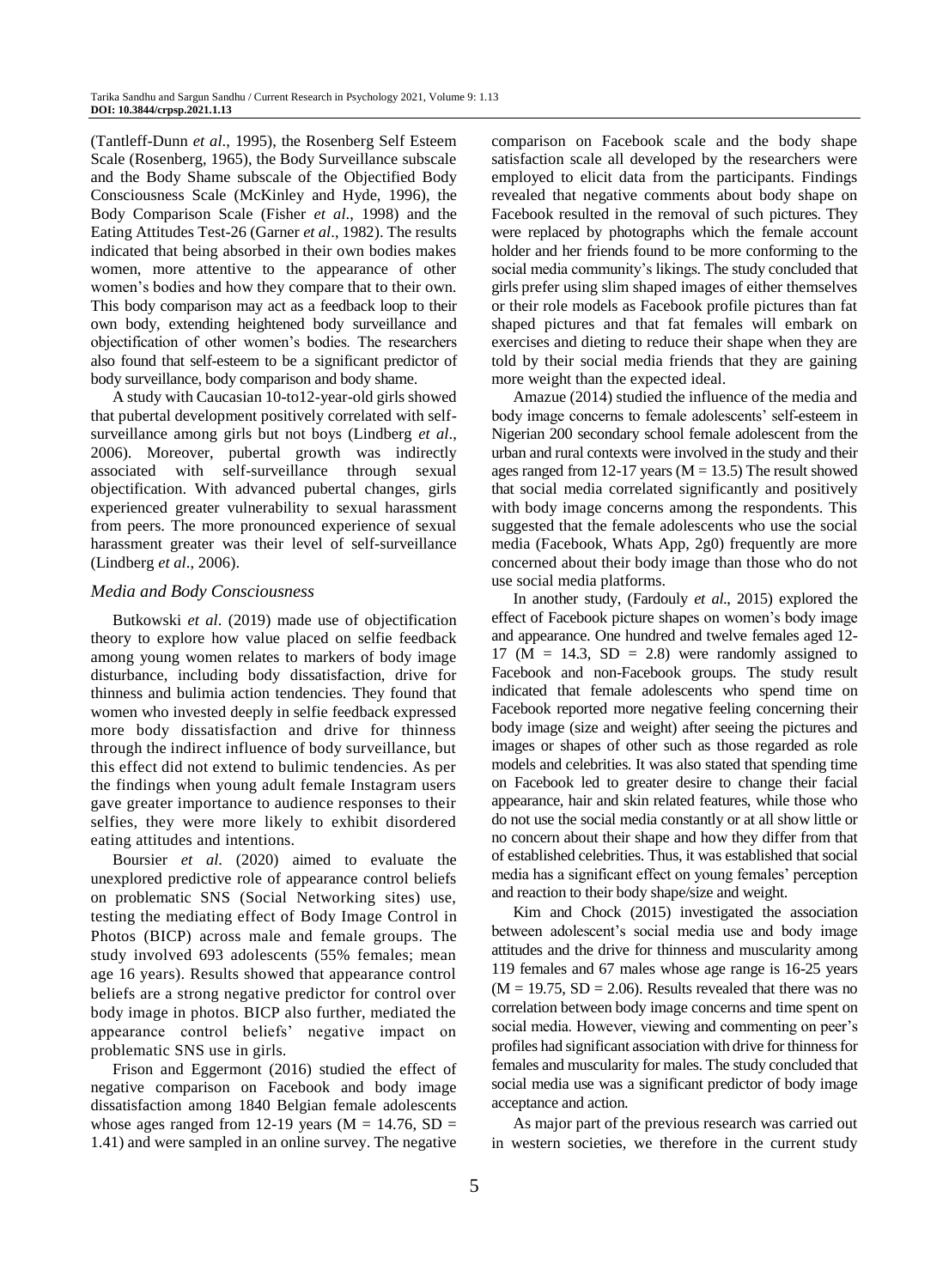attempted to explore the relationship between these variables in Indian population.

#### *Rationale of the Study*

India is emerging as one of the fastest growing economies and boasts of having the largest youngest population Census of India, 2011. Most of this population is involved in activities that bring forth an identity transformation. Observed that globalization of Indian economy has put a pressure on young Indian women to meet the standards of international beauty.

Feminine self-worth develops and expands under the influence of a wide spectrum of factors such as familial reinforcing patterns, societal expectations, cultural stereotypes and flashing media trends etc. These norms get interjected in to the impressionable young woman's selfconstrual system. Distortions begin to occur in the understanding of one's own self since it has not matured enough to impose regulatory checks on impressions being casted from external sources. Thus, it is assumed that self- objectification silently corrodes the female adolescent's self-construal, leading to heightened objectified body consciousness.

The present study aimed to investigate the role of Self-Objectification on the components of objectified body consciousness i.e., body surveillance, body shame and appearance control beliefs in adolescent females between the ages of 15 and 19 years. The influence of Self-Objectification and OBCS has been well documented in women in the western milieu (Grabe *et al*., 2007; Parent and Moradi, 2015; Tolaymat and Moradi, 2011; Velez *et al*., 2015) but there is dearth of research in the adolescent females from the Indian sub-continent.

## **Method**

#### *Participants*

Technique of incidental sampling was used for the purpose of data collection. The initial sample included183 adolescent females, i.e., 10th-12th grade students of private schools and female college freshmen from public colleges of Patiala, State of Punjab, India. The age range of the sample was 15-19 years with mean age (17 years, 2 months). During the initial screening phase, the participants were administered The Self-Objectification Scale (Noll and Fredrickson, 1998). According to the scoring criteria laid down in the manual of the Self-Objectification Scale, adolescent females scoring high on self- objectification ( $n = 60$ ) were grouped in the high self-objectification category. Similarly, the adolescent females scoring low  $(n = 60)$  were grouped in the low self-objectification category. They were then administered the Objectified Body Consciousness Scale (OBCS; McKinley and Hyde, 1996) and their scores were tabulated for analyses.

#### **Measures of Assessment**

## *Self-Objectification Questionnaire by Noll and Fredrickson (1998)*

The Self-Objectification Questionnaire (Noll and Fredrickson, 1998) comprises of ten rank-ordered items. Each item identifies a different body aspect and participants rank them from 0 (least important) to 9 (most important) with respect to their perception of their own looks and body. Five of the items are competencebased (strength, physical coordination, energy level, health and physical fitness) and five are appearance-based (weight, sex appeal, physical attractiveness, firm/sculpted muscles and body measurements). Scores may range from -25 to 25, with higher scores indicating higher levels of self-objectification.

Reliability of the scale is determined by correlating the sum of the appearance ranks and the sum of the competence ranks (Hill and Fischer, 2008). A strong negative correlation was reported between appearance and competence rankings, indicating good reliability  $(r =$ -0.88) in the study conducted by (Calogero and Jost, 2011). A similar study by (Hill and Fischer, 2008) also found good reliability ( $r = -0.81$ ).

## *Objectified Body Consciousness Scale by McKinley and Hyde (1996)*

This scale is a self-report measure of body consciousness consisting of 24 items. The OBCS contains three subscales; (a) Body Surveillance-A measure of defining the body by how it looks, as opposed to how it feels. (b) Body Shame-A measure of whether someone believes they are a bad person because they do not meet the cultural standard for what a body should look like. (c) Appearance Control Beliefs-A measure of whether or not a person believes they can control their own appearance, or if it is controlled by other things. Internal consistency for the OBCS  $=$  (Cronbach's  $\alpha=0.75$ )

## **Hypotheses**

- H1: Females high on Self-Objectification would have higher scores on Body Surveillance and Body Shame components of OBCS as compared to those low on Self-Objectification
- H2: There will be no significant difference on Appearance Control Beliefs in females high and low on Self-Objectification

## **Procedure**

The data was collected from 10th-12th grade female adolescent students of private schools and college freshmen (females) from public colleges of Patiala, state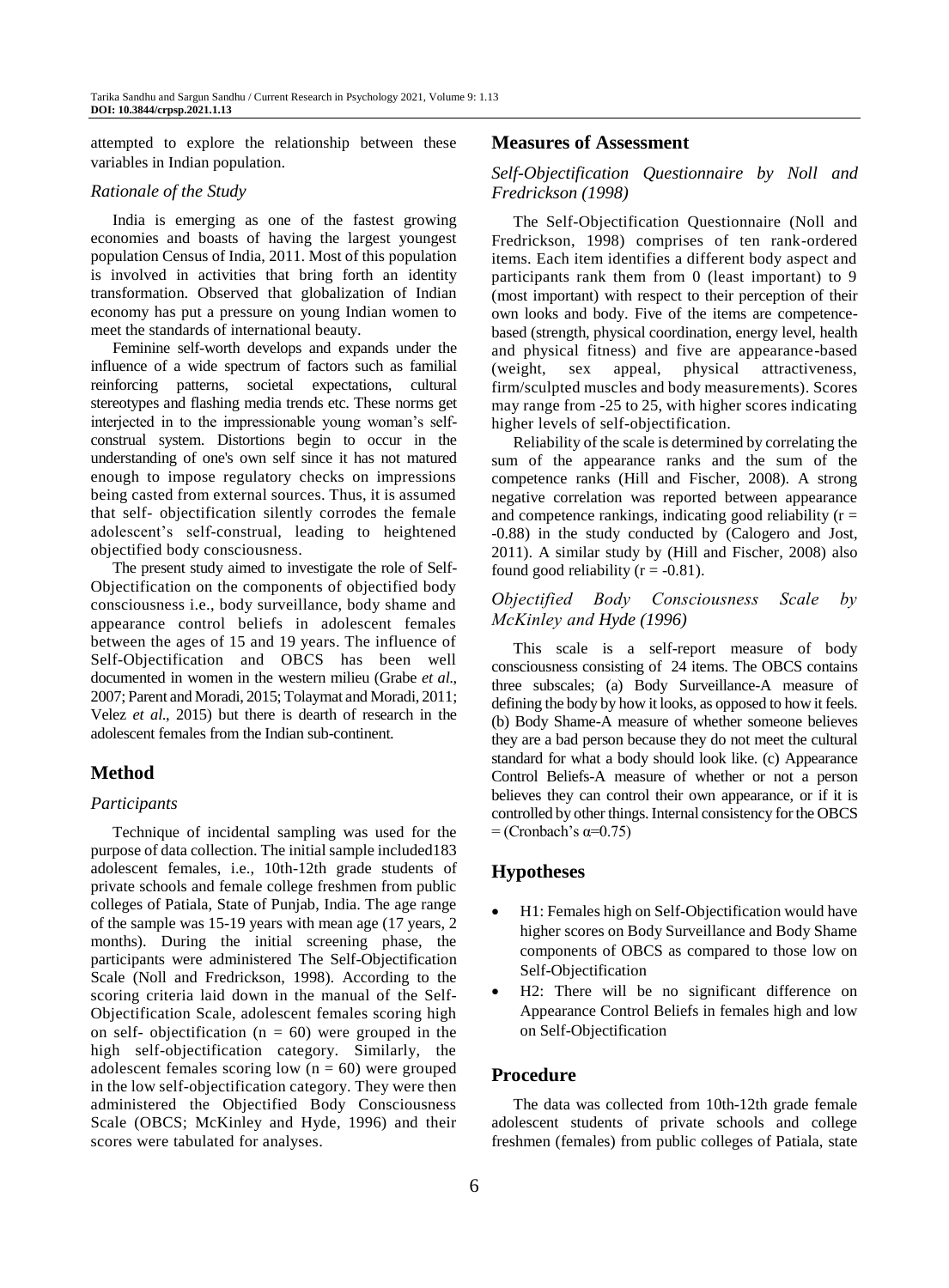of Punjab, India. Prior to data collection, due consent of school authorities and parents was obtained. Disclosure of the study's intent was done with the participants involved in the study. The initial session focused on rapport building. Ethical considerations of the study were clearly explained during this session and they were assured of confidentiality of test results. The participants filled in the Self-Objectification Scale (Noll and Fredrickson, 1998) which was used to screen in females high and low on selfobjectification. Additionally, the scale of Objectified Body Consciousness Scale (OBCS; McKinley and Hyde, 1996) was administered.

## **Results and Discussion**

The main objective of the study was to explore the role of Self-Objectification in Objectified body consciousness indices namely- Body Surveillance, Body Shame and Appearance Control Beliefs in adolescent females between the ages of 15 and 19. Analysis of results provided empirical evidence that psychological dysfunction results from an adolescent female's preoccupation with her bodily appearance (McKinley, 2006; Lindberg *et al*., 2006; Schooler *et al*., 2006; Tolman *et al*., 2006):

 According to Tables 1 and 2 i.e., Mean and the One-Way ANOVA summary table, females high on selfobjectification had significantly higher scores (M= 31.13) on Body Surveillance index of OBCS in comparison to low self-objectification group  $(M=27.2)$  which was significant at 0.05 levels [F  $(1,59)$  =5.72, p<0.05)]. This leads to the conclusion that adolescent females in high selfobjectification group were significantly higher on Body Surveillance index of OBCS as compared to the low self-objectification group. These findings depict that females high on self-objectification are high on monitoring their body in response to the outside gaze and societal expectations

This leads to a form of self-consciousness characterized by continuous monitoring of the body's outer appearance. This chronic body monitoring is referred to as self-surveillance (also referred to as body surveillance) represents the behavioral manifestation of self-objectification. Objectification theory further states that surveillance usually leads to body dissatisfaction because it increases self-focused attention and concerns regarding negative evaluations by others. In similar vein Tylka (2004) in his study observed a correlation of -0.48 between surveillance and body satisfaction in 373 college women and in a study by (Forbes *et al*., 2006) a correlation of -0.48 was seen between surveillance and weight satisfaction in 123 college women.

The finding stands true in a patriarchal society which is most common in our country wherein women have been assumed with certainly less powers than men. The female sex has been portrayed as being gentle, submissive and passive to the dominant male sex, where the latter has been rendered as independent, callous and impulsive. The women in general are reduced to just taking care of the household and bearing children. Even if somewhere, they are acknowledged as part of the working class, it has to be the occupation which has a touch of tender care like teachers or nurses.

Thus, objectification not only instigates anxiety but also encourages the build-up of shame. Since the adolescent female perceives herself as not matching up to media standards, she continues to chase the ideal image. This is a futile search since external standards are continually changing and are uncontrollable. As a result of which the adolescent female, experiences an incessant need to keep monitoring her physical appearance through body surveillance. The psychological implications of body surveillance range from lowered self-esteem, depression, feeling of discontent with self and other psychological disorders (Amazue, 2014; Noser and Hill, 2014; Tylka and Sabik, 2010).

In the Indian context, (Dixit *et al*., 2011) explored body consciousness in adolescent females. Results illustrated that about 20.5% of participants showed aspiration to become thin. 73.4% adolescent girls were comfortable with their bodies, while 26.6% were dissatisfied. The dissatisfaction was higher among girls of urban (30.2%) and slum (40.0%) areas in comparison to rural (22.5%) area. Girls aged 13-15 years were less satisfied with their bodies (69.9%) in comparison to 10- 12 years (76.5%) and 16-19 years (76.4%). Girls who reported to be satisfied with their body image, girls were found underweight (32.8%) and were stunted (38.45%).

Tables 1 and 3 shows the mean and ANOVA summary table, females high on self-objectification had significantly higher scores (M= 32.67) on Body Shame index of OBCS in comparison to low self-objectification group (M=23.4) and it was significant at 0.01 level [F  $(1,59)$  =20.05, p<0.01)]. These results indicate that females high on self-objectification are more conscious of their looks and set unrealistically high standards for themselves in an effort to meet the external beauty standards. Thus, the first hypothesis stating that "Females high on Self-Objectification would have significantly higher scores on Body Surveillance and Body Shame components of OBCS as compared to those low on Self-Objectification" stands validated.

Adolescent females get caught in a vicious cycle of trying to achieve unrealistic standards and experiencing failure related to it. Research also indicates that heightened self-objectification further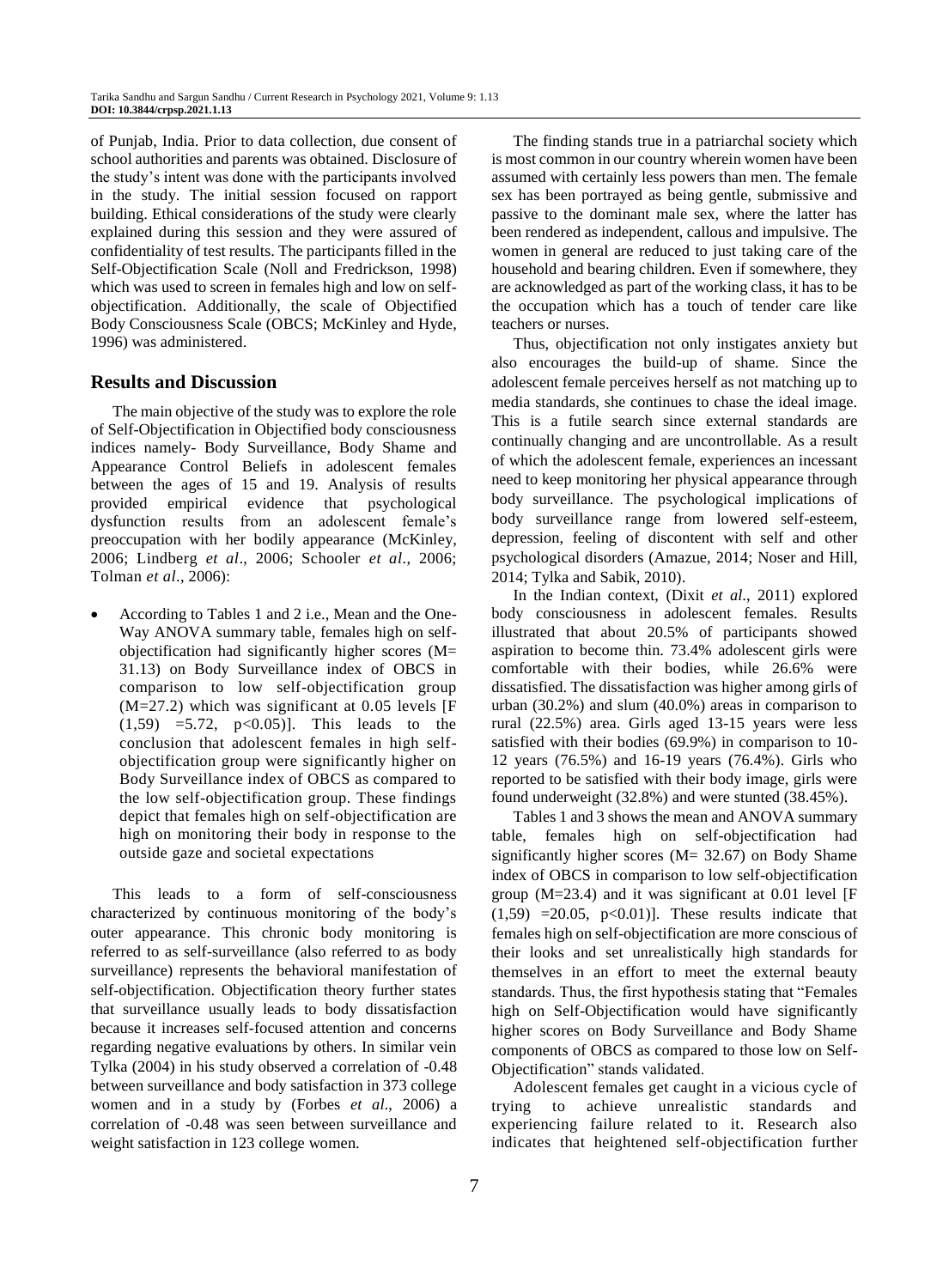gives rise to feelings of body shame, general shame and body-related thoughts (Fredrickson *et al*., 1997; Quinn *et al*., 2006). Muehlenkamp and Saris-Baglama (2002) stated that when young girls realise the importance of a woman's appearance in a patriarchal culture it contributes to feelings of fear, shame and disgust that some of them experience during the transition from girlhood to womanhood.

Further, self-objectification and body shame show linkages to restrained eating.There isalso considerable evidence supporting the core mediational model proposed by objectification theory, wherein body shame mediates the association between self-objectification and eating pathology [\(Calogero, 2009;](https://www.ncbi.nlm.nih.gov/pmc/articles/PMC5869145/#R9) [Dakanalis](https://www.ncbi.nlm.nih.gov/pmc/articles/PMC5869145/#R15) *et al*., 2015; [Fredrickson](https://www.ncbi.nlm.nih.gov/pmc/articles/PMC5869145/#R22) *et al*., 1997; [Tiggemann and](https://www.ncbi.nlm.nih.gov/pmc/articles/PMC5869145/#R55) Williams, [2012;](https://www.ncbi.nlm.nih.gov/pmc/articles/PMC5869145/#R55) Tylka and [Hill, 2004\)](https://www.ncbi.nlm.nih.gov/pmc/articles/PMC5869145/#R56).

To summarize the above findings, internalization of beauty ideals are a strong predecessor of selfobjectification and consequently body surveillance and body shame. Over the years several studies have documented girls' and women's reporting experiences of pressures to be thin, which are a specific manifestation of sexual objectification experiences. Data from studies so far indicates that reported experiences of weight-related criticism, thinness pressures and sexual and appearance-related harassment show positive associations with body surveillance and body shame in samples of predominantly white college women and young girls (Lindberg *et al*., 2006; Lindberg *et al*., 2006; Tylka and Hill, 2004).

Referring to Tables 1 and 4 we can see that mean values of Appearance Control Beliefs for females high on self-objectification (M= 39.7) and for females in low selfobjectification group (M=35.43) which was significant at 0.05 levels [F  $(1,59) = 6.91$ , p<0.05)]. This indicates that heightened self-objectification leads to an increase in feelings of controlling one's own appearance to meet a perceived external criterion. This is contrary to the second hypothesis which stated that "There will be no significant difference between females high and low on selfobjectification on Appearance Control Beliefs Index". Conventionally, appearance control beliefs have been documented as a controversial and much debated factor of OBC. McKinley and Hyde (1996) in their OBC theory placed appearance control beliefs in a dubious position in relation to self-objectification [\(John and Ebbeck, 2008\)](https://www.frontiersin.org/articles/10.3389/fpsyg.2020.00147/full#B51). Even though they hypothesized that higher appearance control beliefs might contribute to an individual's experiencing their body negatively, subsequent studies have reported a negative intercorrelation or no association between the indices of OBCs i.e., body surveillance, body shame, appearance control beliefs and other body-related negative outcomes (i.e., eating disorder symptomatology and internalization of cultural standards of attractiveness) [\(McKinley and Hyde, 1996;](https://www.frontiersin.org/articles/10.3389/fpsyg.2020.00147/full#B71) [Sinclair and](https://www.frontiersin.org/articles/10.3389/fpsyg.2020.00147/full#B97)  [Myers, 2004;](https://www.frontiersin.org/articles/10.3389/fpsyg.2020.00147/full#B97) [Moradi, 2010;](https://www.frontiersin.org/articles/10.3389/fpsyg.2020.00147/full#B76) Sinclair, [2010;](https://www.frontiersin.org/articles/10.3389/fpsyg.2020.00147/full#B95) [Fitzsimmons-Craft](https://www.frontiersin.org/articles/10.3389/fpsyg.2020.00147/full#B40) *et al*., 2011). However, in the current study self-objectification levels appear to effect appearance control beliefs. One possibility for present findings can be interpreted with regard to the cultural context. The sample of previous studies (Grabe *et al*., 2007; Parent and Moradi, 2015; Tolaymat and Moradi 2011; Velez *et al*., 2015) primarily constituted of white women whereas the present study was conducted on North-Indian adolescent girls. Young girls in India are seen through the prism of strong patriarchal influences (Paraskeva *et al*., 2017; Loughnan *et al*., 2015; Dixit *et al*., 2011).

**Table1:** Means, SD's and F values of female zoomers high and low on Self-Objectification on components of Objectified Body  $Conscionness (N - 60)$ 

| $\sim$ Conservablication (14 $-$ 007)<br>Variables | High on Self-Objectification ( $N = 60$ ) |      | Low on Self-Objectification ( $N = 60$ ) |           |           |
|----------------------------------------------------|-------------------------------------------|------|------------------------------------------|-----------|-----------|
|                                                    | Mean                                      | SD   | Mean                                     | <b>SD</b> | F(ANOVA)  |
| Body surveillance                                  | 31.13                                     | 7.04 | 27.20                                    | 5.63      | $5.72*$   |
| Body shame                                         | 32.67                                     | 8.02 | 23.40                                    | 8.01      | $20.05**$ |
| Appearance control                                 | 39.70                                     | 7.63 | 35.43                                    | 4.56      | $6.91*$   |
| * $p<0.5$                                          |                                           |      |                                          |           |           |

<sup>\*\*</sup>p<0.01

**Table 2:** Showing ANOVA scores for Body Surveillance in adolescent girls high and low on Self objectification ( $N = 60$ )

|              | Source of      | Sum of  |          | Mean    |         |
|--------------|----------------|---------|----------|---------|---------|
| Variable     | variation      | squares | đt       | squares | (ANOVA) |
| Body         | Between groups | 232.067 | 000.1    | 232.067 | $5.72*$ |
| Surveillance | Within groups  |         | 2354.267 | 58,000  | 40.591  |
|              | Total          |         | 2586.333 | 59.000  |         |

 $*$  $p<0.01$ 

 $*$  p<0.05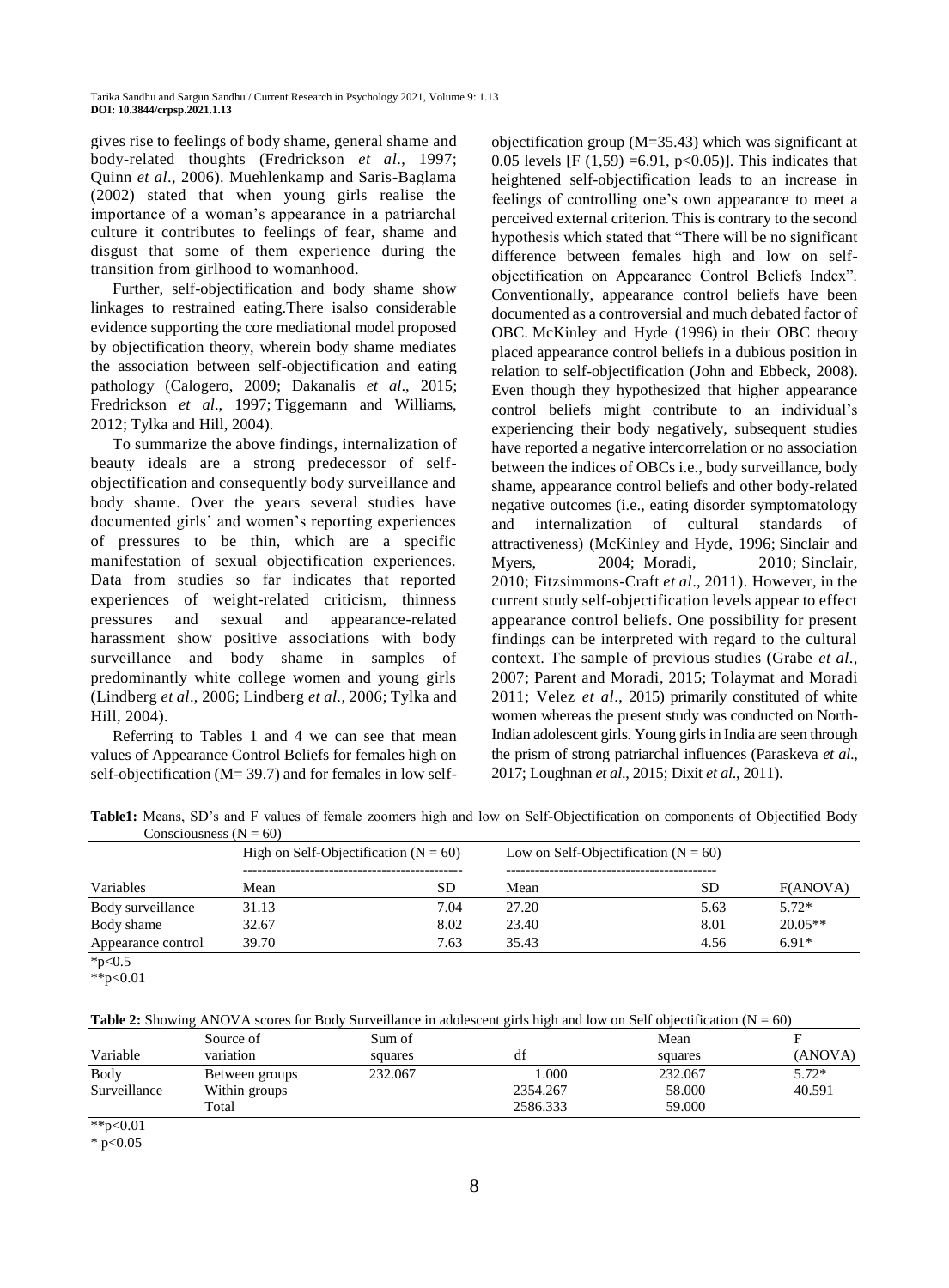Tarika Sandhu and Sargun Sandhu / Current Research in Psychology 2021, Volume 9: 1.13 **DOI: 10.3844/crpsp.2021.1.13**

|            | <b>Table 3:</b> Snowing ANOVA scores for Body Sname in adolescent girls high and low on Self objectification |                |    |              |           |
|------------|--------------------------------------------------------------------------------------------------------------|----------------|----|--------------|-----------|
| Variable   | Source of variation                                                                                          | Sum of squares | df | Mean squares | F(ANOVA)  |
| Body shame | Between groups                                                                                               | 1288.067       | 10 | 1288.067     | $20.05**$ |
|            | Within groups                                                                                                | 3725.867       | 58 | 64.239       |           |
|            | Total                                                                                                        | 5013.933       | 59 |              |           |
| **p<0.01   |                                                                                                              |                |    |              |           |

**Table 3:** Showing ANOVA scores for Body Shame in adolescent girls high and low on Self objectification

 $*$  p<0.05

**Table 4:** Showing ANOVA scores for Appearance Control Beliefs in adolescent girls high and low on Self objectification

|                | $\overline{\phantom{0}}$ |         |          |         |         |
|----------------|--------------------------|---------|----------|---------|---------|
|                | Source of                | Sum of  |          | Mean    |         |
| Variable       | variation                | squares | df       | squares | (ANOVA) |
| Appearance     | Between groups           | 273.067 | 1.000    | 273.067 | $6.91*$ |
| Control        |                          |         |          |         |         |
| <b>Beliefs</b> | Within Groups            | 273.067 | 2293.667 | 58,000  | 39.546  |
| Total          | 2566.733                 | 59.000  |          |         |         |
| **p<0.01       |                          |         |          |         |         |

<sup>\*</sup>  $p<0.05$ 

#### *Limitations of the Study*

A major limitation of the study was the sample size. Generalizability of results thus restricted. The psychological assessment tools did not incorporate a lie scale or any such measure to check social desirability. Additional use of qualitative measures can be used to supplement the existing knowledge framework with regard to self-objectification in adolescent females.

## *Implications and Future Directions*

There is a pressing need to acknowledge the presence of the silent psychological epidemic of self-objectification affecting the young and vulnerable generation. Subsequently psychological theory building and interventions should cater to the growing menace of body preoccupation. Given the fact that objectification experiences account for variance in both body surveillance and body shame, researchers should consider integrating feminist and social constructionist approaches to understanding of the development of negative body experience in adolescent females.

Future research needs to replicate and extend the study to samples that include more diverse populations. One such group could be pre-adolescent females entering puberty. Longitudinal studies could help determine the exact role of various sociocultural factors in the development of objectification experiences over time. In addition, qualitative research focusing on the lived experience of objectification experiences may provide a better understanding of its onset and spread. Psycho-educational interventions should challenge mindsets blindly following unrealistic beauty standards and simultaneously strengthen attitudes that value diversity in the human form.

## **Acknowledgment**

Funding for the study and paper publication was received from the Indian Council of Social Science Research (ICSSR) as part of the Major Research Project under the ''IMPRESS Scheme (2019-2021) titled, "Media induced Self-Objectification in adolescent females: efficacy of Johari window based intervention".

## **Author's Contributions**

**Dr. Tarika Sandhu:** Designed and organised the study, provided intellectual framework for drafting of the article, reviewed it critically for content and supervised data analysis.

**Ms. Sargun Sandhu:** Contributed in data collection, data analysis and drafting the manuscript.

#### **Ethics**

Ethical considerations were given primary importance during the conductance of the study. Prior to data collection, informed consent of school authorities, students and their parents were obtained. Disclosure of the study's intent was done after data collection so that no faking of responses took place due to prior knowledge about the aims of the study. Confidentiality of test results was strictly maintained.

#### **References**

- Amazue, L. O. (2014). The contributions of media, body image concerns and locality to the perceived selfesteem of female Nigerian adolescents. Gender and Behaviour, 12(1), 6113-6124. https://journals.co.za/doi/abs/10.10520/EJC154668
- AAUW. (2001). Hostile hallways: bullying, teasing, and sexual harassment in school. Washington: American Association of University Women.
- APA. (2007). Task Force on the Sexualization of Girls. (2007). Report of the APA Task Force on the Sexualization of Girls. Retrieved from http://www.apa.org/pi/women/programs/girls/reportfull.pdf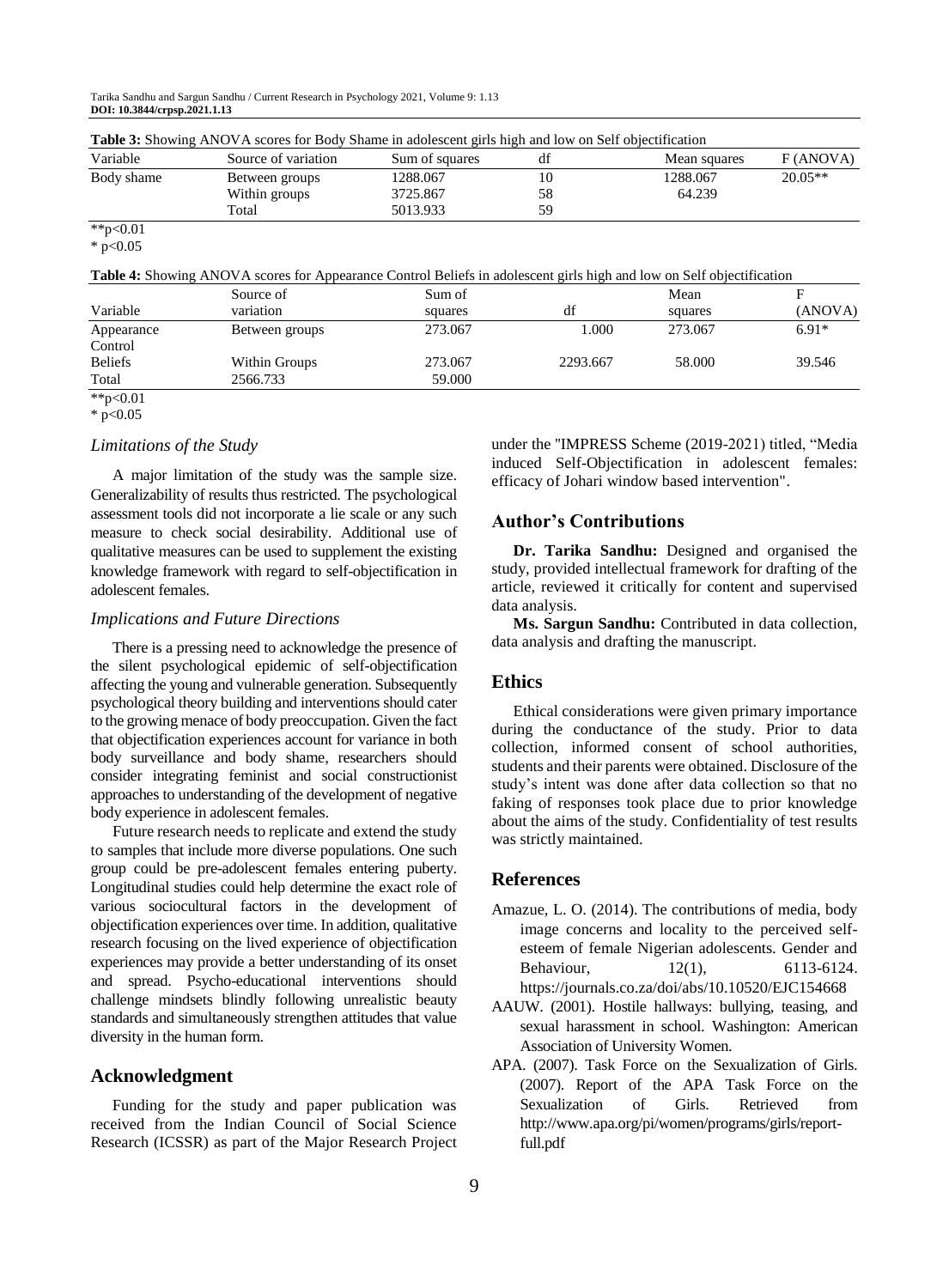Angold, A., Costello, E. J., & Worthman, C. M. (1998). Puberty and depression: the roles of age, pubertal status and pubertal timing. Psychological Medicine, 28  $(1),$  51-61.

https://doi.org/10.1017/S003329179700593X

- Bartky, S. L. (1988). Foucault, femininity and the modernization of patriarchal power. In I. Diamond, & L. Quinby (Eds.), Feminism and Foucault: Reflections on resistance (pp.61-86). Northeastern University Press.
- Boursier, V., Gioia, F., & Griffiths, M. (2020). Objectified Body Consciousness, Body Image Control in Photos and Problematic Social Networking: The Role of Appearance Control Beliefs. Frontiers in Psychology, 11. <https://doi.org/10.3389/fpsyg.2020.00147>
- Butkowski, C. P., Dixon, T. L., & Weeks, K. (2019). Body surveillance on Instagram: examining the role of selfie feedback investment in young adult women's body image concerns. Sex Roles, 81(5), 385-397. <https://doi.org/10.1007/s11199-018-0993-6>
- Calogero, R. M. (2009). Objectification processes and disordered eating in British women and men. Journal of Health Psychology, 14(3), 394-402. <https://doi.org/10.1177/1359105309102192>
- Calogero, R., & Jost, J. (2011). Self-Subjugation Among Women: Exposure to Sexist Ideology, Self-Objectification and the Protective Function of the Need to Avoid Closure. Journal of Personality and Social Psychology. 100. 211-28. https://doi.org/10.1037/a0021864
- Calogero, R. M., & Thompson, J. K. (2010). Gender and body image. In Handbook of gender research in psychology (pp. 153-184). Springer, New York, NY. https://link.springer.com/chapter/10.1007/978-1- 4419-1467-5\_8
- Carver, C. S., & Scheier, M. F. (1981). Attention and selfregulation: A Control Theory Approach to Human Behavior. Springer Science & Business Media. https://www.scirp.org/(S(351jmbntvnsjt1aadkposzje ))/reference/ReferencesPapers.aspx?ReferenceID=1 237631
- Cash, T. F., & Smolak, L. (Eds.). (2011). Body image: A handbook of science, practice and prevention. Guilford Press.ISBN-10: 1609181840.
- Crawford, M., Lee, I. C., Portnoy, G., Gurung, A., Khati, D., Jha, P., & Regmi, A. C. (2009). Objectified body consciousness in a developing country: A comparison of mothers and daughters in the US and Nepal. Sex Roles, 60(3), 174-185. <https://doi.org/10.1007/s11199-008-9521-4>
- Cromwell, R. L., Butterfiled, E. C., Brayfield, F. M., & Curry, J. J. (1977). Acute myocardial infarction: Reaction and recovery. Nursing Research, 26(3), 239. https://doi.org/10.1097/00006199-197705000-00033
- Csikszentmihalyi, M., & Csikzentmihaly, M. (1990). Flow: The psychology of optimal experience (Vol. 1990). New York: Harper & Row. https://mktgsensei.com/AMAE/Consumer%20Behavi or/flow\_the\_psychology\_of\_optimal\_experience.pdf
- Dakanalis, A., Carrà, G., Calogero, R., Fida, R., Clerici, M., Zanetti, M. A., & Riva, G. (2015). The developmental effects of media-ideal internalization and self-objectification processes on adolescents' negative body-feelings, dietary restraint and binge eating. European Child &Adolescent Psychiatry, 24(8), 997-1010. <https://doi.org/10.1007/s00787-014-0649-1>
- Daniels, E. A., Zurbriggen, E. L., & Ward, L. M. (2020). Becoming an object: A review of self-objectification in girls. Body Image, 33, 278-299. [https://doi.org/10.1016/j.bodyim.2020.02.016.](https://doi.org/10.1016/j.bodyim.2020.02.016)
- Dixit, S., Agarwal, G. G., Singh, J. V., Kant, S., & Singh, N. (2011). A study on consciousness of adolescent girls about their body image. Indian Journal of Community Medicine: official publication of Indian Association of Preventive & Social Medicine, 36(3), 197. https://doi.org/10.4103/0970-0218.86520
- Douvan, E. A. M., Douvan, E., & Adelson, J. (1966). The adolescent experience. Wiley. https://psycnet.apa.org/record/1974-19904-008
- Ernsberger, P., & Haskew, P. (1987). Health implications of obesity: An alternative view. Journal of obesity and weight regulation (USA).
- Herman, S. J. (1994). Engendered Lives: A New Psychology of Women's Experience by Ellyn Kaschak New York: BasicBooks/HarperCollins, 1992, x+ 265 pp. Psychoanalytic Books, 5(4), 561-564. https://www.pep-

web.org/document.php?id=pb.005.0561a

- Fardouly, J., Diedrichs, P. C., Vartanian, L. R., & Halliwell, E. (2015). Social comparisons on social media: The impact of Facebook on young women's body image concerns and mood. Body Image, 13, 38-45. https://doi.org/10.1016/j.bodyim.2014.12.002
- Festinger, L. (1954). A Theory of Social Comparison Processes. Human Relations, 7(2), 117–140. <https://doi.org/10.1177/001872675400700202>
- Fisher, E., Dunn, M., & Thompson, J. K. (1998). Social comparison and body image: An investigation of body comparison processes using multidimensional scaling. Journal of Social and Clinical Psychology, 21(5), 566-579.
- Fitzsimmons-Craft, E. E., Bardone-Cone, A. M., & Kelly, K. A. (2011). Objectified body consciousness in relation to recovery from an eating disorder. Eating Behaviors, 12(4), 302-308. <https://doi.org/10.1016/j.eatbeh.2011.09.001>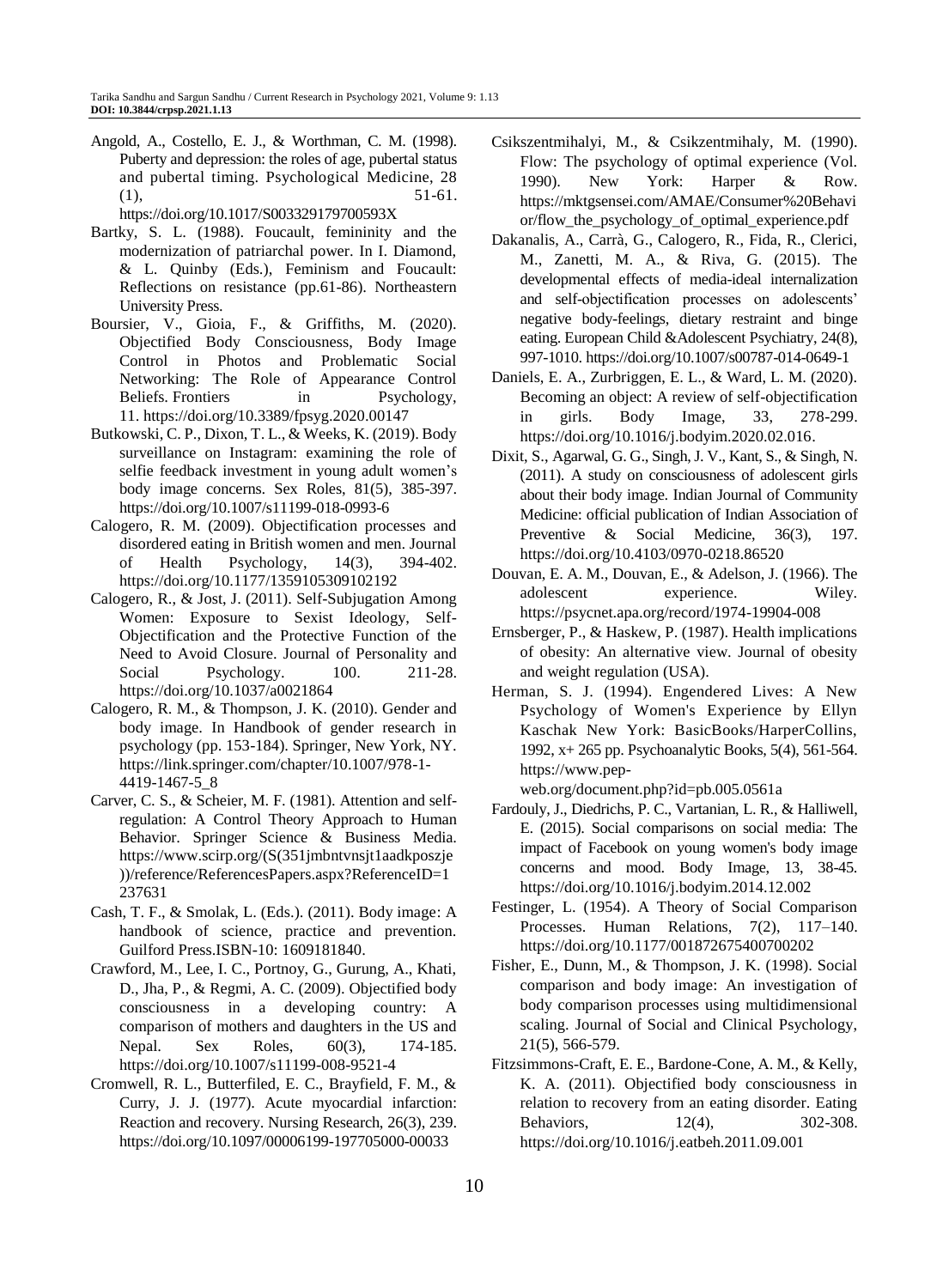- Forbes, G. B., Jobe, R. L., & Revak, J. A. (2006). Relationships between dissatisfaction with specific body characteristics and the sociocultural attitudes toward appearance questionnaire-3 and objectified body consciousness scale. Body Image, 3(3), 295-300. <https://doi.org/10.1016/j.bodyim.2006.07.003>
- Fredrickson, B. L., & Roberts, T. A. (1997). Objectification theory: Toward understanding women's lived experiences and mental health risks. Psychology of Women Quarterly, 21(2), 173-20[6.](https://doi.org/10.1111/j.1471-6402.1997.tb00108.x) <https://doi.org/10.1111/j.1471-6402.1997.tb00108.x>
- Fredrickson, B. L., Hendler, L. M., Nilsen, S., O'Barr, J. F., & Roberts, T. A. (2011). Bringing back the body: A retrospective on the development of objectification theory. Psychology of Women Quarterly, 35(4), 689- 696. <https://doi.org/10.1177/0361684311426690>
- Frison, E., & Eggermont, S. (2016). "Harder, better, faster, stronger": negative comparison on Facebook and Adolescents' life satisfaction are reciprocally related. Cyberpsychology, Behavior and Social Networking, 19(3), 158-164. https://doi.org/10.1089/cyber.2015.0296
- Garner, D. M., Olmsted, M. P., Bohr, Y., & Garfinkel, P. E. (1982). The eating attitudes test: Psychometric features and clinical correlates. Psychological medicine, 12(4), 871-878. https://doi.org/10.1017/S0033291700049163
- Grabe, S., Hyde, J. S., & Lindberg, S. M. (2007). Body objectification and depression in adolescents: The role of gender, shame and rumination. Psychology of Women Quarterly, 31(2), 164-175. [https://doi.org/10.1111/j.1471-6402.2007.00350.x.](https://doi.org/10.1111/j.1471-6402.2007.00350.x)
- Harter, S., & Leahy, R. L. (1999). The construction of the self: A developmental perspective. <https://eric.ed.gov/?id=ED429699>
- Hill, M., & Fischer, A. (2007). Examining Objectification Theory: Lesbian and Heterosexual Women's Experiences with Sexual and Self-Objectification. Counseling Psychologist-Couns Psychol. 36. 745-776. https://doi.org/10.1177/0011000007301669
- Hochberg, Z. E., & Konner, M. (2020). Emerging Adulthood, a Pre-adult Life-History Stage. Frontiers in Endocrinology, 10,918. https://doi.org/10.3389/fendo.2019.00918
- John, D. H., & Ebbeck, V. (2008). Gender-differentiated associations among objectified body consciousness, self-conceptions and physical activity. Sex Roles, 59(9-10), 623-632. [https://doi.org/10.1007/s11199-](https://doi.org/10.1007/s11199-008-9473-8) [008-9473-8.](https://doi.org/10.1007/s11199-008-9473-8)
- Karsay, K., Knoll, J., & Matthes, J. (2018). Sexualizing media use and self-objectification: A meta-analysis. Psychology of Women Quarterly, 42(1), 9-28. <https://doi.org/10.1177/0361684317743019>
- Kim, J. W., & Chock, T. M. (2015). Body image 2.0: Associations between social grooming on Facebook and body image concerns. Computers in Human Behavior, 48, 331-339. https://doi.org/10.1016/j.chb.2015.01.009
- Knauss, C., Paxton, S. J., & Alsaker, F. D. (2008). Body dissatisfaction in adolescent boys and girls: Objectified body consciousness, internalization of the media body ideal and perceived pressure from media. Sex Roles, 59 (9), 633-643. <https://doi.org/10.1007/s11199-008-9474-7>
- Lewis, M. (2008). Self-conscious emotions: Embarrassment, pride, shame and guilt*.* In M. Lewis, J. M. Haviland-Jones, & L. F. Barrett (Eds.), Handbook of emotions (p. 742–756). The Guilford Press. https://psycnet.apa.org/record/2008-07784-046
- Lindberg, S. M., Hyde, J. S., & McKinley, N. M. (2006). A measure of objectified body consciousness for preadolescent and adolescent youth. Psychology of Women Quarterly, 30(1), 65-76. <https://doi.org/10.1111/j.1471-6402.2006.00263.x>
- Loughnan, S., Fernandez-Campos, S., Vaes, J., Anjum, G., Aziz, M., Harada, C.,...,& Tsuchiya, K. (2015). Exploring the role of culture in sexual objectification: A seven nations study. Revue Internationalede Psychologie Sociale, 28(1), 125-152.
- Martins, Y., Tiggemann, M., & Kirkbride, A. (2007). Those speedos become them: The role of selfobjectification in gay and heterosexual men's body image. Personality and Social Psychology Bulletin, 33(5), 634-647. [https://doi.org/10.1177/0146167206297403.](https://doi.org/10.1177/0146167206297403)
- McKinley, N. M. (2006). The developmental and cultural contexts of objectified body consciousness: A longitudinal analysis of two cohorts of women. Developmental Psychology, 42, 679-687. <https://doi.org/10.1037/0012-1649.42.4.679>
- McKinley, N. M., & Hyde, J. S. (1996). The objectified body consciousness scale: Development and validation. Psychology of Women Quarterly, 20(2), 181-215. [https://doi.org/10.1111/j.1471-](https://doi.org/10.1111/j.1471-6402.1996.tb00467.x) [6402.1996.tb00467.x](https://doi.org/10.1111/j.1471-6402.1996.tb00467.x)
- Moradi, B. (2010). Addressing gender and cultural diversity in body image: Objectification theory as a framework for integrating theories and grounding research. Sex Roles, 63(1), 138-148. [https://doi.org/10.1007/s11199-010-9824-0.](https://doi.org/10.1007/s11199-010-9824-0)
- Muehlenkamp, J. J., & Saris–Baglama, R. N. (2002). Self–objectification and its psychological outcomes for college women. Psychology of Women Quarterly, 26(4), 371-379. [https://doi.org/10.1111/1471-](https://doi.org/10.1111/1471-6402.t01-1-00076) [6402.t01-1-00076](https://doi.org/10.1111/1471-6402.t01-1-00076)
- Noll, S. M., & Fredrickson, B. L. (1998). A mediational model linking self‐objectification, body shame and disordered eating. Psychology of Women Quarterly, 22(4), 623-636. [https://doi.org/10.1111/j.1471-](https://doi.org/10.1111/j.1471-6402.1998.tb00181.x) [6402.1998.tb00181.x](https://doi.org/10.1111/j.1471-6402.1998.tb00181.x)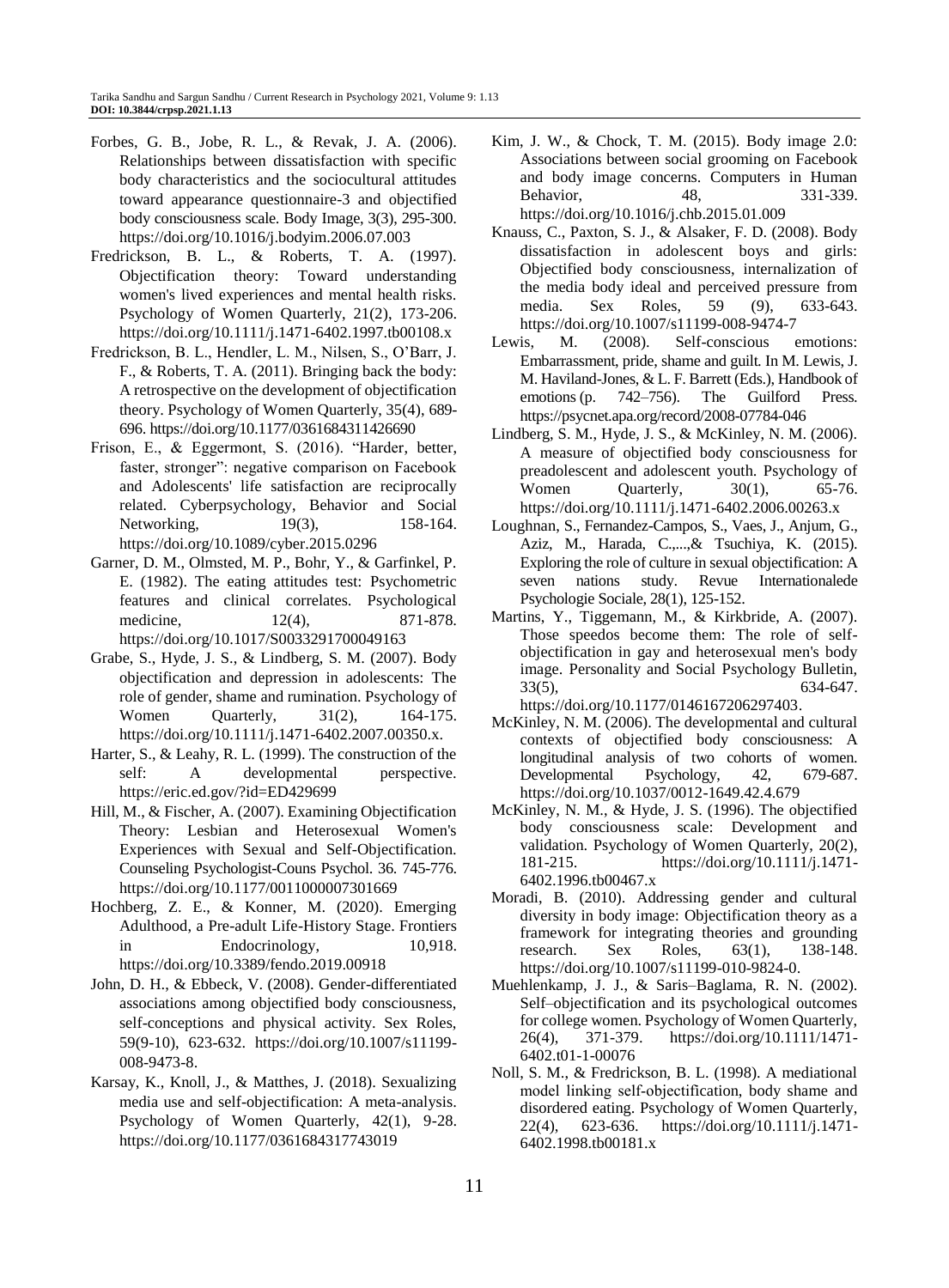- Noser, A., & Zeigler-Hill, V. (2014). Investing in the ideal: Does objectified body consciousness mediate the association between appearance contingent selfworth and appearance self-esteem in women?. Body image, 11(2), 119-125. [https://doi.org/10.1016/j.bodyim.2013.11.006.](https://doi.org/10.1016/j.bodyim.2013.11.006)
- Paraskeva, N., Lewis-Smith, H., & Diedrichs, P. C. (2017). Consumer opinion on social policy approaches to promoting positive body image: Airbrushed media images and disclaimer labels. Journal of Health Psychology, 22(2), 164-175. <https://doi.org/10.1177/1359105315597052>
- Parent, M. C., & Moradi, B. (2015). Selfobjectification and condom use self-efficacy in women university students. Archives of Sexual Behavior, 44(4), 971-981. https://doi.org/10.1007/s10508-014-0384-1
- Quinn, D. M., Kallen, R. W., & Cathey, C. (2006). Body on my mind: The lingering effect of state selfobjectification. Sex Roles, 55(11-12), 869-874. <https://doi.org/10.1007/s11199-006-9140-x>
- Rankin, J. L., Lane, D. J., Gibbons, F. X., & Gerrard, M. (2004). Adolescent self‐consciousness: Longitudinal age changes and gender differences in two cohorts. Journal of Research on Adolescence, 14(1), 1-21. [https://doi.org/10.1111/j.1532-](https://doi.org/10.1111/j.1532-7795.2004.01401001.x) [7795.2004.01401001.x](https://doi.org/10.1111/j.1532-7795.2004.01401001.x)
- Rodin, J., Silberstein, L., & Striegel-Moore, R. (1984). Women and weight: a normative discontent. Nebraska Symposium on Motivation. Nebraska Symposium on Motivation, 32, 267-307.
- Rosenberg, M. (1965). Society and the adolescent selfimage. Princeton university press. https://www.jstor.org/stable/j.ctt183pjjh
- Rubin, L. R., Nemeroff, C. J., & Russo, N. F. (2004). Exploring feminist women's body consciousness. Psychology of Women Quarterly, 28(1), 27-37. https://doi.org/10.1111/j.1471-6402.2004.00120.x
- Schooler, D., Kim, J. L., & Sorsoli, L. (2006). Setting rules or sitting down: Parental mediation of television consumption and adolescent self-esteem, body image and sexuality. Sexuality Research & Social Policy, 3(4), 49-62. https://doi.org/10.1525/srsp.2006.3.4.49
- Schraer, R. (February 11, 2019). "Is young people's mental health getting worse?". Health. BBC. Retrieved December 26, 2020.
- Sinclair, K. R. (2010). Objectified body consciousness, depression and eating disorders: The importance of control beliefs. Yale Review of Undergraduate Research in Psychology, 1, 68-77. https://doi.org/10.1037/e525782013-006
- Sinclair, S. L., & Myers, J. E. (2004). The relationship between objectified body consciousness and wellness in a group of college women. Journal of College Counseling,  $7(2)$ , 150-161. <https://doi.org/10.1002/j.2161-1882.2004.tb00246.x>
- Slater, A., & Tiggemann, M. (2010). Body image and disordered eating in adolescent girls and boys: A test of objectification theory. Sex Roles, 63(1-2), 42-49. <https://doi.org/10.1007/s11199-010-9794-2>
- Smith, R. E., Smoll, F. L., & Schutz, R. W. (1990). Measurement and correlates of sport-specific cognitive and somatic trait anxiety: The Sport Anxiety Scale. Anxiety research, 2(4), 263-280. https://doi.org/10.1080/08917779008248733
- Smolak, L., & Levine, M. P. (2001). Body image in children. In J. K. Thompson & L. Smolak (Eds.), Body image, eating disorders and obesity in youth: Assessment, prevention and treatment (p. 41–66). American Psychological Association. <https://doi.org/10.1037/10404-002>
- Spitzack, C. (1990). SUNY series in gender and society. Confessing excess: Women and the politics of body *reduction.* State University of New York Press.
- Spitzer, B. L., Henderson, K. A., &Zivian, M. T. (1999). Gender differences in population versus media body sizes: A comparison over four decades. Sex Roles, 40(7), 545-565. <https://doi.org/10.1023/A:1018836029738>
- Stice, E., & Whitenton, K. (2002). Risk factors for body dissatisfaction in adolescent girls: A longitudinal investigation. Developmental Psychology, 38(5), 669. [https://doi.org/10.1037//0012-1649.38.5.669.](https://doi.org/10.1037/0012-1649.38.5.669)
- Strauss, J., Sullivan, J. M., Sullivan, C. E., Sullivan, S. J., & Wittenberg, C. E. (2015). Contextualizing the "Student Body" Is Exposure to Older Students Associated With Body Dissatisfaction in Female Early Adolescents?. Psychology of Women Quarterly, 39(2), 171-181. <https://doi.org/10.1177/0361684314550407>
- Tanner, J. M. (1971). Sequence, tempo and individual variation in the growth and development of boys and girls aged twelve to sixteen. Daedalus, 907-930. https://www.jstor.org/stable/20024040?seq=1
- Tantleff-Dunn, S., Thompson, J. K., & Dunn, M. E. (1995). The feedback on physical appearance scale (FOPAS): Questionnaire development and psychometric evaluation. Eating Disorders, 3(4), 332-341. https://doi.org/10.1080/10640269508250063
- Taylor, C. (1989). Sources of the self: The making of the modern identity. Harvard University Press. https://psycnet.apa.org/record/1989-98316-000
- Thompson, J. K., Heinberg, L. J., Altabe, M., & Tantleff-Dunn, S. (1999). Exacting beauty: Theory, assessment and treatment of body image disturbance. American Psychological Association. https://doi.org/10.1037/10312-000
- Tiggemann, M. (2013). Objectification theory: Of relevance for eating disorder researchers and clinicians?. Clinical Psychologist, 17(2), 35-45. <https://doi.org/10.1111/cp.12010>